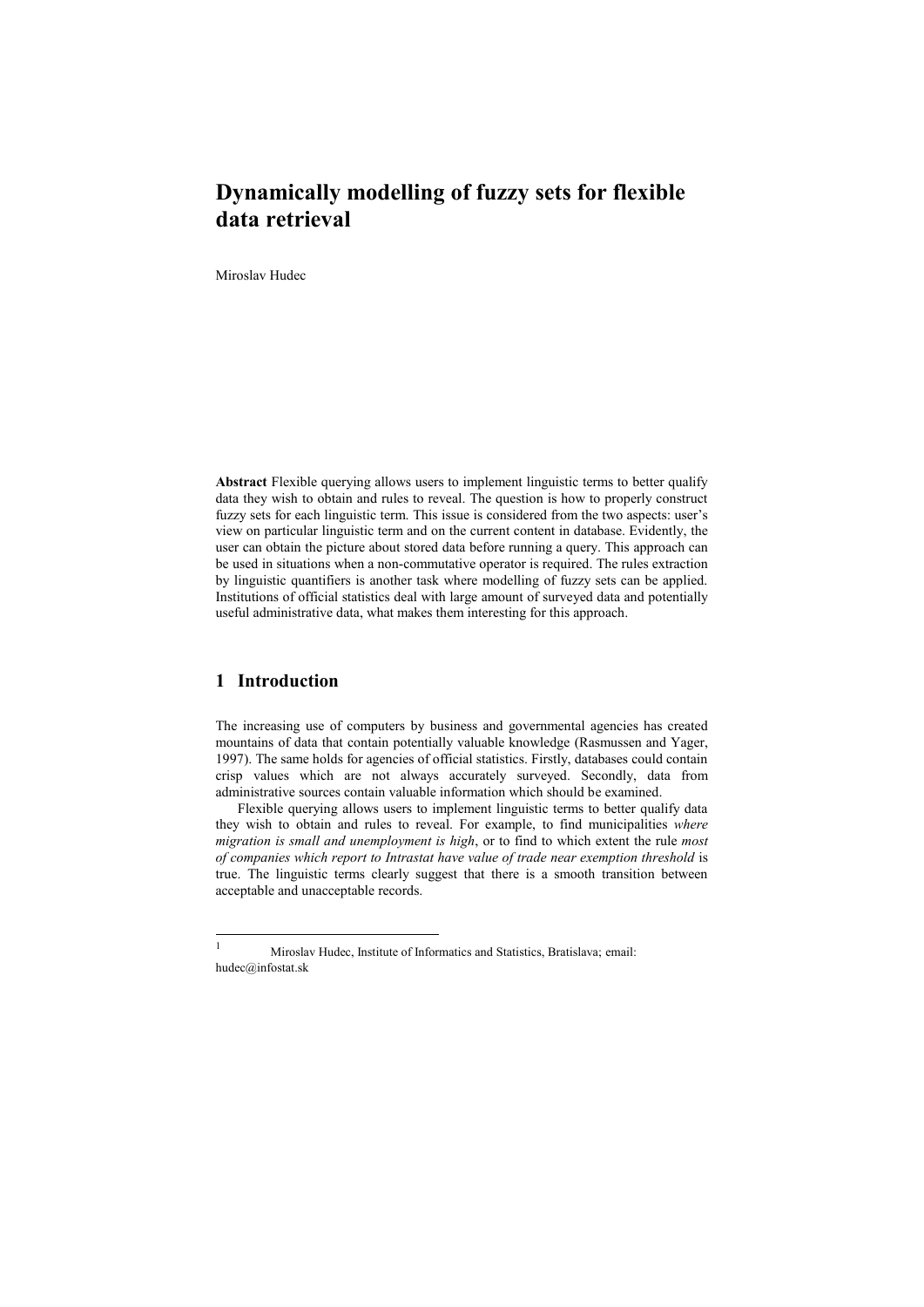Several fuzzy query implementations have been proposed e.g. (Bosc and Pivert, 2000; Hudec, 2009; Kacprzyk and Zadrożny, 1995) and fuzzy queries for data mining (Rasmussen and Yager, 1997). In all approaches, the matching degree critically depends on constructed membership functions (Hudec and Sudzina, 2012).

This paper examines construction of fuzzy sets for flexible queries and its usage in aggregation by fuzzy linguistic quantifiers and in situation when commutative operators are not appropriate.

#### **2 Defining appropriate fuzzy sets for each linguistic term**

Let  $D_{min}$  and  $D_{max}$  be the lowest and the highest domain values of the attribute  $A$ (database column) i.e.  $Dom(A) = [D_{min}, D_{max}]$  and *L* and *H* be the lowest and the highest values from an current database content; that is,  $[L, H] \subseteq [D_{min}, D_{max}]$ . For many attributes in databases holds [L, H]  $\subset$  [D<sub>min</sub>, D<sub>max</sub>]; that is, intervals [D<sub>min</sub>, L] and/or [H, Dmax] are empty. This fact should be considered in data retrieval and rule extraction. Theoretically, the domain of attribute value of export is [exemption threshold value,  $+ \infty$  ]. The highest value of realized export is far from the "upper limit" of R+. In construction of term *high*, we need to consider stored real values.

Let the linguistic domain have elements {*small, medium, high*}. The linguistic domain covers the crisp sub domain of an attribute in a way illustrated in figure 1.



The first aspect allows users to freely define parameters of fuzzy sets (*A*, *B*, *C*, *D*). If the user is not familiar with the current database content, the query might easily end up with an empty answer. Moreover, the user is usually familiar with values of *Dmin* and *Dmax* but not with values of *L* and *H*.

The second aspect is focused on construction of membership functions (*A*, *B*, *C*, *D*) directly from current content of a database. The first method is the uniform domain covering method (Tudorie, 2008), depicted in figure 1. At the beginning, values of *L* and *H* are obtained from current database content. The length of fuzzy set core  $\beta$  and the slope  $\alpha$  (Figure 1) are created in the following way (Tudorie, 2008):

$$
\alpha = \frac{1}{8}(H - L) \tag{1}
$$

$$
\beta = \frac{1}{4}(H - L) \tag{2}
$$

Consequently, it is easy to calculate required parameters *A*, *B C* and *D*.

The uniform domain covering method is appropriate when the distribution of attribute values in the domain is more or less uniform. If it is not the case, the uniform domain coverage could lead to a conclusion that the meaning of the linguistic term is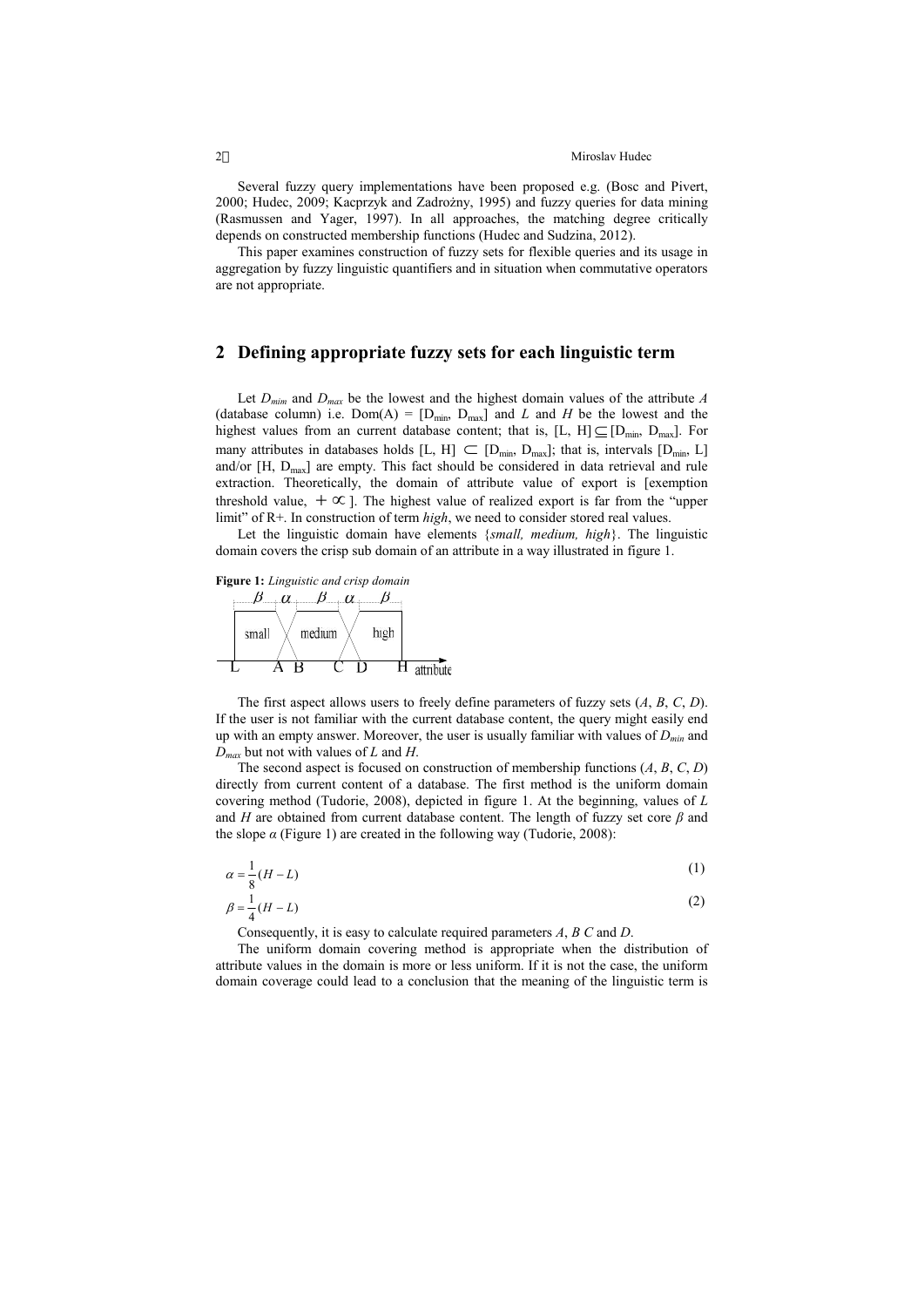far from real data. For these situations, the method can be improved by the statistical mean (Tudorie, 2008) or the logarithmic transformation (Hudec and Sudzina, 2012).

For the solution of data retrieval task both aspects should be taken into account. The above mentioned methods could be used to suggest parameters of fuzzy sets. In the second step, users can modify these parameters, if they are not satisfied with suggested ones, before running a query (Hudec and Sudzina, 2012).

### **3 Linguistic quantifiers**

A special role among the aggregation operators play linguistic quantifiers such as *most* or *few*. For example, to find out whether in the Intrastat database *most of businesses have small value of intra-EU trade (are near the exemption threshold)*.

This problem is depicted in way  $Qx(Px)$ , where  $Q$  denotes a linguistic quantifier,  $X$  $=\{x\}$  is a universe of disclosure (set of all companies) and P(x) is a predicate corresponding to a query condition. In the first step we need to construct membership function for the term *small value of trade*. The uniform domain covering method (1) and (2) is the best option, because the main goal is not to retrieve data but to reveal rules. Value of *L* (figure 1) is the exemption value. The truth value of statement is computed by the following equation (Zadrożny and Kacprzyk, 2009):

$$
Truth(Qx(Px)) = \mu_Q\left(\frac{1}{n}\sum_{i=1}^n \mu_P(x_i)\right)
$$
\n(3)

where *n* is the cardinality of *X* and  $\mu$ <sup>0</sup> (the quantifier *most*) might be given as:

0, for  $y < 0.5$  $(y) = \{2y - 6, for 0.5 \le y \le 0.85$  $\int 1$ , *for*  $y > 0.85$  $\overline{\mathcal{L}}$ ļ  $\prec$  $=\begin{cases} 2y-6, & \text{for } 0.5 \leq y \leq \end{cases}$ *for y*  $\mu_Q(y) = \{2y - 6, \text{ for } 0.5 \leq y\}$ 

### **4 Non-commutative aggregation operator**

T-norm functions are used for the aggregation under uncertainty. From the axiom that all t-norm functions are commutative, implies that they are applicable only if the order of elementary conditions is irrelevant. There exists a class of problems where elementary conditions are not independent, that is, the second elementary condition depends on answers obtained from the first one. Obviously this requires using a noncommutative operator. The *among* operator (Tudorie, 2008) meets this requirement:

$$
\mu_{P_1AMONGP_2} = \min(\mu_{P_1/P_2}(a_1), \mu_{P_2}(a_2))
$$
\n(4)

where  $a_1$  and  $a_2$  are database attributes,  $\mu_{P2}$  is the membership function defining fulfilment of independent elementary condition and  $\mu_{PI/P2}$  is the fulfilment degree of depended elementary condition relative to the independent one.

The example of this query is: *select companies which exported small amount of goods (P<sup>1</sup> ) among companies having high value of trade (P<sup>2</sup> ).*